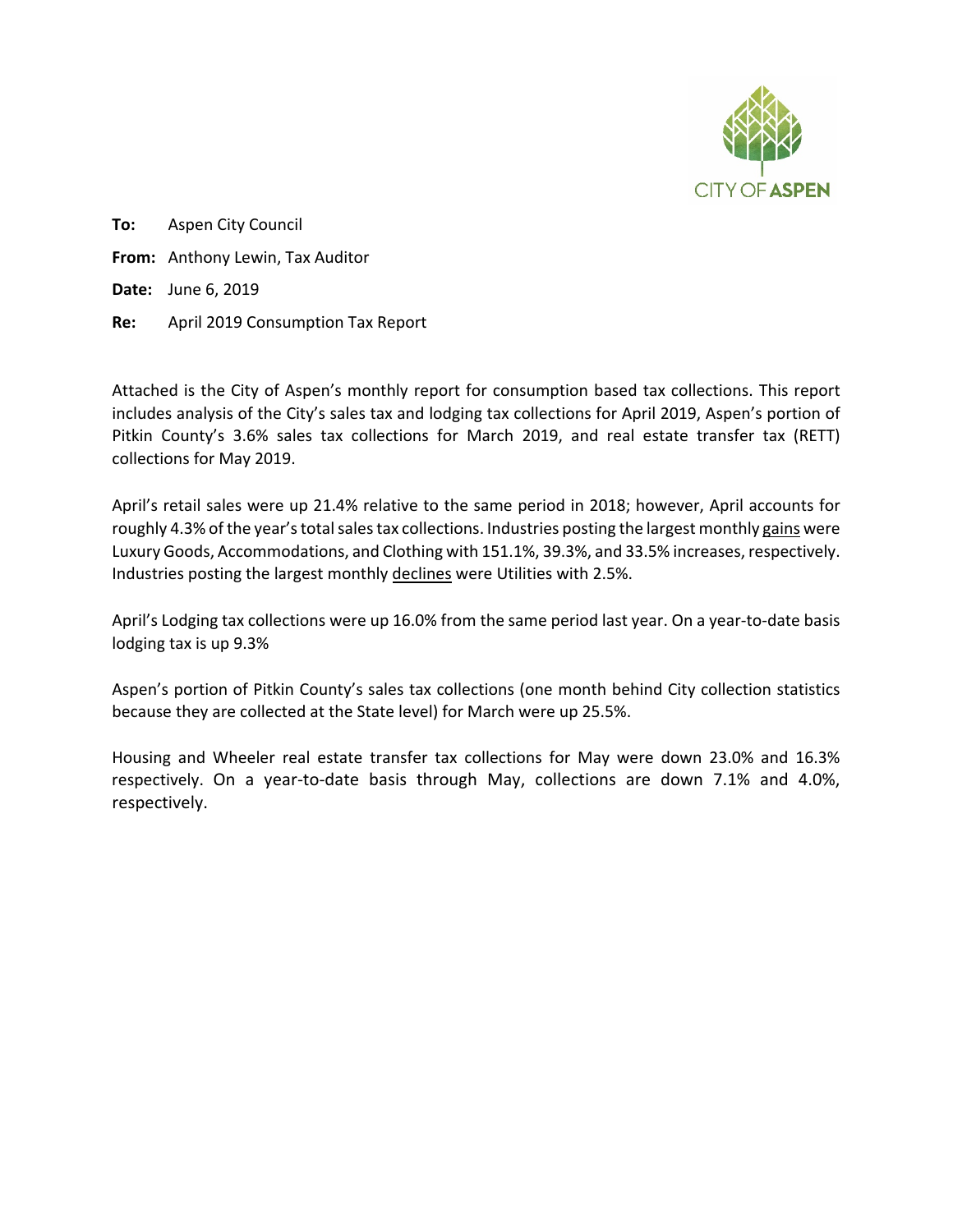#### **City of Aspen Retail Sales by Industry April 2019**



| <b>April Monthly Retail Sales</b> |  |
|-----------------------------------|--|

| Category              | <b>Monthly Retail Sales</b> | <b>Businesses</b><br><b>Reporting</b> | % Change Prior<br>Year | % Monthly<br><b>Retail Sales</b> |                       | <b>Automobile</b><br>4.7% | Marijuana<br>2.0% | <b>Accommodations</b>                   |
|-----------------------|-----------------------------|---------------------------------------|------------------------|----------------------------------|-----------------------|---------------------------|-------------------|-----------------------------------------|
| Accommodations        | \$6,003,407                 | 68                                    | 39.3%                  | 16.7%                            |                       | <b>Luxury Goods</b>       | <b>Utilities</b>  | 16.7%                                   |
| Restaurants & Bars    | \$5,856,043                 | 69                                    | 18.8%                  | 16.3%                            | Construction<br>14.1% | 4.2%                      | 11.3%             |                                         |
| Sports Equip/Clothing | \$1,881,083                 | 39                                    | 11.1%                  | 5.2%                             |                       |                           |                   |                                         |
| Clothing              | \$2,111,730                 | 73                                    | 33.5%                  | 5.9%                             |                       |                           |                   |                                         |
| Food & Drug           | \$3,199,205                 | 19                                    | 18.2%                  | 8.9%                             |                       |                           |                   |                                         |
| Liquor                | \$531,011                   | 9                                     | 13.8%                  | 1.5%                             | <b>Miscellaneous</b>  |                           |                   |                                         |
| Miscellaneous         | \$3,362,272                 | 253                                   | 19.3%                  | 9.3%                             | 9.3%                  |                           |                   |                                         |
| Construction          | \$5,093,369                 | 97                                    | 21.6%                  | 14.1%                            |                       |                           |                   |                                         |
| Luxury Goods          | \$1,503,427                 | 50                                    | 151.1%                 | 4.2%                             |                       |                           |                   |                                         |
| <b>Utilities</b>      | \$4,063,760                 | 70                                    | (2.5%)                 | 11.3%                            |                       |                           |                   |                                         |
| Automobile            | \$1,689,366                 | $\mathbf{1}$                          | 6.7%                   | 4.7%                             |                       |                           |                   | Restaurants &<br><b>Bars</b>            |
| Marijuana             | \$714,279                   | 8                                     | 18.1%                  | 2.0%                             | Liquor                |                           |                   | 16.3%                                   |
| Total                 | \$36,008,951                | 756                                   | 21.4%                  | 100.0%                           | 1.5%                  | Food & Drug<br>8.9%       | Clothing<br>5.9%  | <b>Sports</b><br>Equip/Clothing<br>5.2% |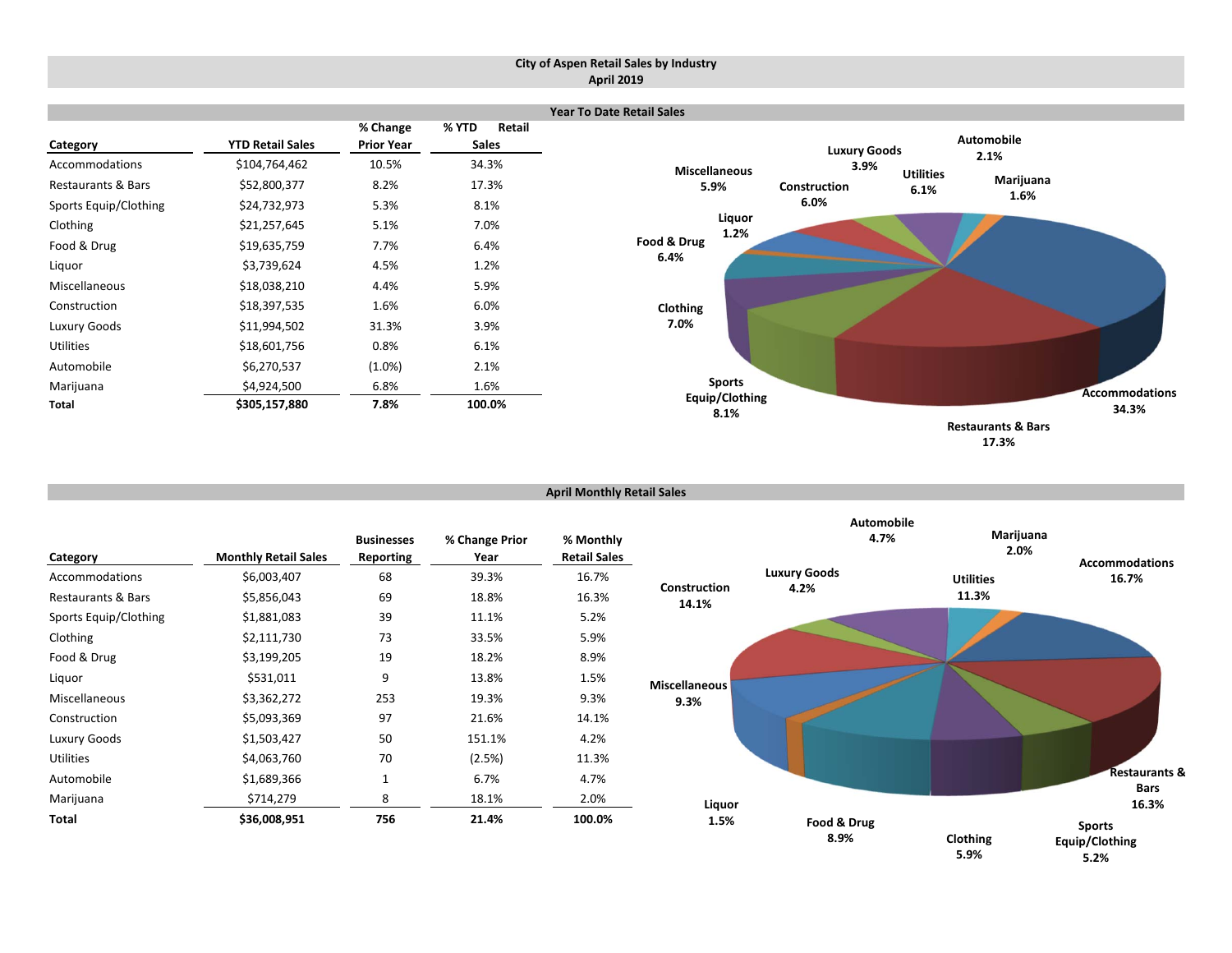## **City of Aspen Sales and Lodging Tax April 2019**

|                                                     |                  | <b>Year To Date Tax Collections</b> |                                           |                                                                     |  |
|-----------------------------------------------------|------------------|-------------------------------------|-------------------------------------------|---------------------------------------------------------------------|--|
|                                                     | <b>YTD Taxes</b> | % YTD                               |                                           | 1.0% Sales Tax: Parks &                                             |  |
| Tax Type                                            | <b>Collected</b> | <b>Taxes</b>                        | 2.0% Lodging Tax: Tourist                 | Open Space                                                          |  |
| 1.0% Sales Tax: Parks & Open Space                  | \$3,033,429      | 37.2%                               | Promotion/<br>Transportation              | 37.2%                                                               |  |
| 0.5% Sales Tax: Parks & Open Space                  | \$1,516,351      | 18.6%                               | 21.8%                                     |                                                                     |  |
| 0.15% Sales Tax: Transportation                     | \$454,979        | 5.6%                                |                                           |                                                                     |  |
| 0.45% Sales Tax: Affordable Housing/ Childcare      | \$1,364,934      | 16.7%                               |                                           |                                                                     |  |
| 2.0% Lodging Tax: Tourist Promotion/ Transportation | \$1,779,738      | 21.8%                               | 0.45% Sales Tax:                          | 0.5% Sales Tax: Parks                                               |  |
| <b>Total</b>                                        | \$8,149,430      | 100%                                | Affordable Housing/<br>Childcare<br>16.7% | 0.15% Sales Tax:<br>& Open Space<br>Transportation<br>18.6%<br>5.6% |  |

# **April Monthly Tax Collections**

| Tax Type                                            | <b>Monthly Taxes</b><br><b>Collected</b> | % Monthly<br>Taxes | 2.0% Lodging Tax:                           |                                            | 1.0% Sales Tax: Parks &<br>Open Space<br>42.3% |
|-----------------------------------------------------|------------------------------------------|--------------------|---------------------------------------------|--------------------------------------------|------------------------------------------------|
| 1.0% Sales Tax: Parks & Open Space                  | \$360,961                                | 42.3%              | <b>Tourist Promotion/</b><br>Transportation |                                            |                                                |
| 0.5% Sales Tax: Parks & Open Space                  | \$180,437                                | 21.1%              | 11.2%                                       |                                            |                                                |
| 0.15% Sales Tax: Transportation                     | \$54,140                                 | 6.3%               |                                             |                                            |                                                |
| 0.45% Sales Tax: Affordable Housing/ Childcare      | \$162,420                                | 19.0%              |                                             |                                            |                                                |
| 2.0% Lodging Tax: Tourist Promotion/ Transportation | \$96,056                                 | 11.2%              | 0.45% Sales Tax:<br>Affordable Housing/     |                                            |                                                |
| <b>Total</b>                                        | \$854,014                                | 100%               | Childcare<br>19.0%                          | 0.15% Sales Tax:<br>Transportation<br>6.3% | 0.5% Sales Tax: Parks<br>& Open Space<br>21.1% |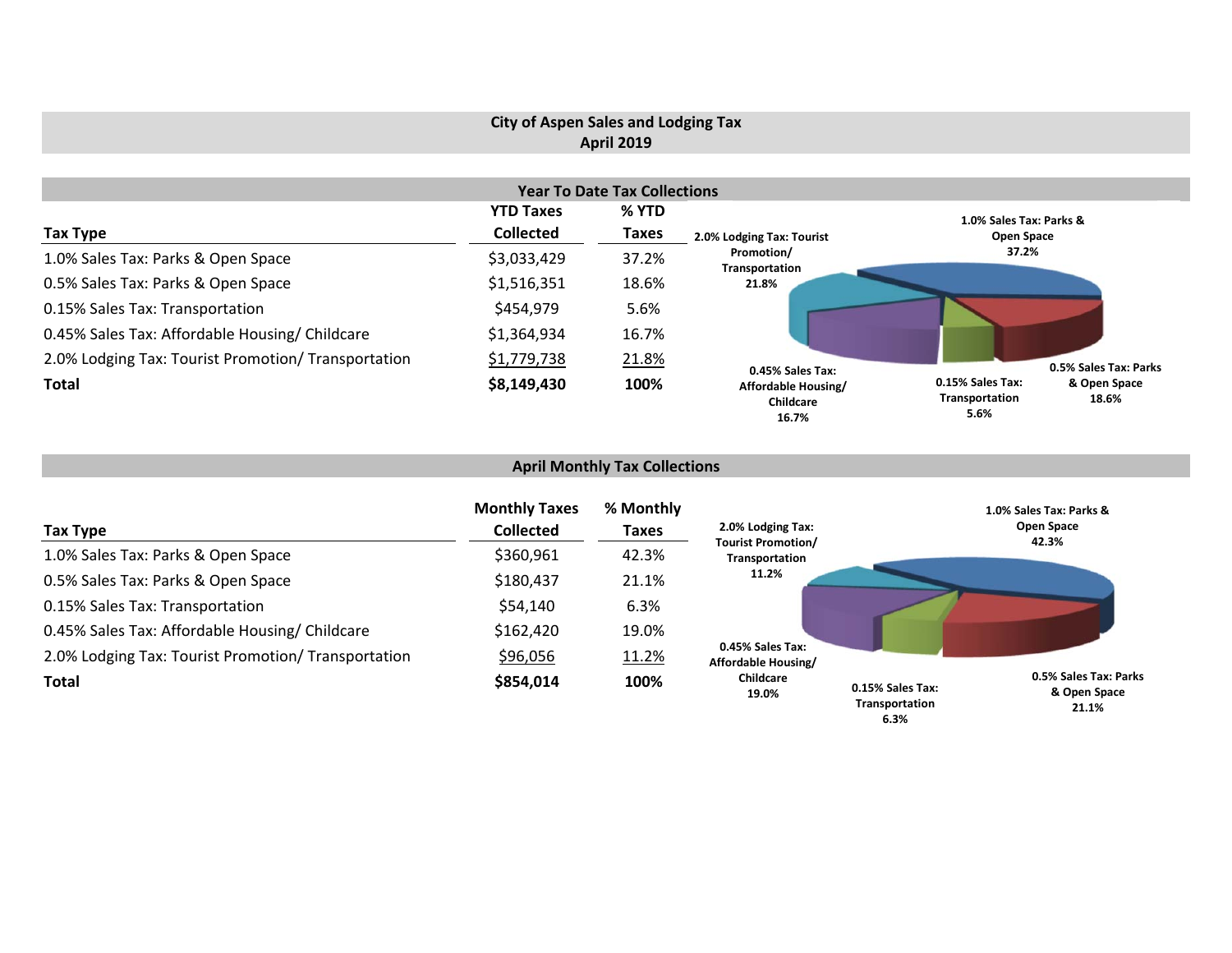#### **City of Aspen Sales Tax 2.1% April 2019**

| <b>Current Month Revenues are</b> | 12.9% | above last year's Monthly Revenues.             |
|-----------------------------------|-------|-------------------------------------------------|
| <b>Year To Date Revenues are</b>  | 5.2%  | above Year To Date Budgeted Revenues.           |
| <b>Year To Date Revenues are</b>  | 7.2%  | above last year's Actual Year To Date Revenues. |

|       | 2019 Monthly Budget vs. 2019 Actual |             |          | 2019 YTD Budget vs. 2019 Actual |             |          | 2019 vs. 2018 |          |                 |          |
|-------|-------------------------------------|-------------|----------|---------------------------------|-------------|----------|---------------|----------|-----------------|----------|
| Month | <b>Budget</b>                       | Actual      | Variance | <b>Budget</b>                   | Actual      | Variance | 2018 Monthly  | Variance | <b>2018 YTD</b> | Variance |
| Jan   | \$1,833,300                         | \$1,862,971 | 1.6%     | \$1,833,300                     | \$1,862,971 | 1.6%     | \$1,791,890   | 4.0%     | \$1,791,890     | 4.0%     |
| Feb   | \$1,657,500                         | \$1,737,770 | 4.8%     | \$3,490,800                     | \$3,600,741 | 3.1%     | \$1,680,884   | 3.4%     | \$3,472,774     | 3.7%     |
| Mar   | \$1,896,300                         | \$2,010,993 | 6.0%     | \$5,387,100                     | \$5,611,734 | 4.2%     | \$1,796,680   | 11.9%    | \$5,269,454     | 6.5%     |
| Apr   | \$668,800                           | \$757,958   | 13.3%    | \$6,055,900                     | \$6,369,692 | 5.2%     | \$671,525     | 12.9%    | \$5,940,979     | 7.2%     |
| May   | \$558,000                           |             |          | \$6,613,900                     |             |          | \$565,343     |          | \$6,506,322     |          |
| June  | \$1,361,400                         |             |          | \$7,975,300                     |             |          | \$1,358,227   |          | \$7,864,548     |          |
| July  | \$1,761,200                         |             |          | \$9,736,500                     |             |          | \$1,752,198   |          | \$9,616,746     |          |
| Aug   | \$1,515,600                         |             |          | \$11,252,100                    |             |          | \$1,417,142   |          | \$11,033,889    |          |
| Sept  | \$1,238,100                         |             |          | \$12,490,200                    |             |          | \$1,240,888   |          | \$12,274,777    |          |
| Oct   | \$744,100                           |             |          | \$13,234,300                    |             |          | \$700,233     |          | \$12,975,009    |          |
| Nov   | \$644,900                           |             |          | \$13,879,200                    |             |          | \$623,611     |          | \$13,598,621    |          |
| Dec   | \$2,453,000                         |             |          | \$16,332,200                    |             |          | \$2,250,872   |          | \$15,849,493    |          |





April 2018 saw a large late filer which makes April 2019 tax collected look smaller compared to Industry growth.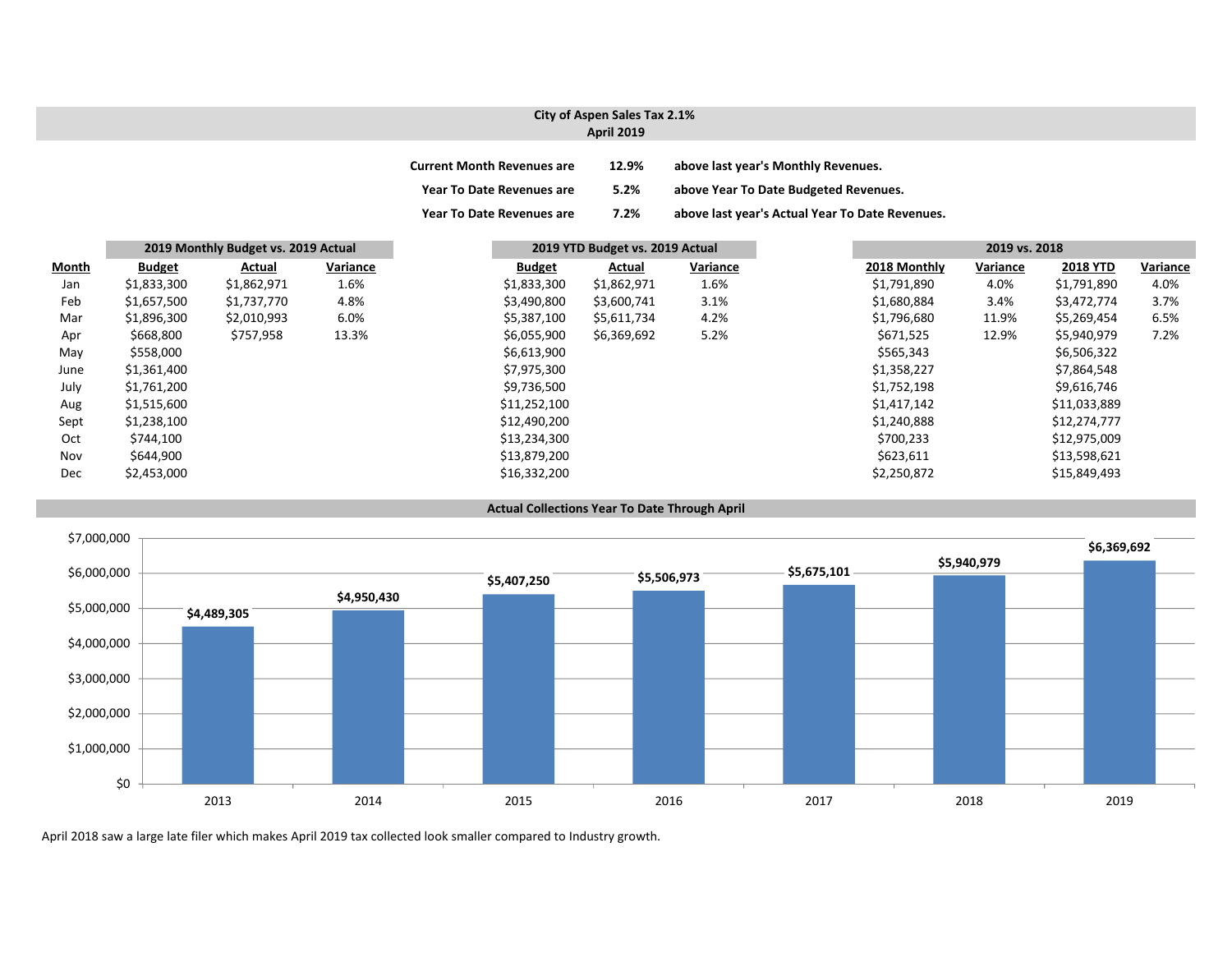## **City of Aspen Tourist Promotion 1.5% Lodging Tax (0.5% Rate for 2010 and Prior) April 2019**

| <b>Current Month Revenues are</b> | 16.0% | above last year's Monthly Revenues.             |
|-----------------------------------|-------|-------------------------------------------------|
| Year To Date Revenues are         | 4.1%  | above Year To Date Budgeted Revenues.           |
| <b>Year To Date Revenues are</b>  | 9.3%  | above last year's Actual Year To Date Revenues. |

|       | 2019 Monthly Budget vs. 2019 Actual |           |           | 2019 YTD Budget vs. 2019 Actual |             |          | 2019 vs. 2018 |          |                 |          |
|-------|-------------------------------------|-----------|-----------|---------------------------------|-------------|----------|---------------|----------|-----------------|----------|
| Month | <b>Budget</b>                       | Actual    | Variance  | <b>Budget</b>                   | Actual      | Variance | 2018 Monthly  | Variance | <b>2018 YTD</b> | Variance |
| Jan   | \$412,500                           | \$435,183 | 5.5%      | \$412,500                       | \$435,183   | 5.5%     | \$410,858     | 5.9%     | \$410,858       | 5.9%     |
| Feb   | \$390,000                           | \$386,172 | $(1.0\%)$ | \$802,500                       | \$821,355   | 2.3%     | \$363,636     | 6.2%     | \$774,494       | 6.1%     |
| Mar   | \$420,000                           | \$441,407 | 5.1%      | \$1,222,500                     | \$1,262,762 | 3.3%     | \$384,859     | 14.7%    | \$1,159,354     | 8.9%     |
| Apr   | \$60,000                            | \$72,042  | 20.1%     | \$1,282,500                     | \$1,334,804 | 4.1%     | \$62,085      | 16.0%    | \$1,221,438     | 9.3%     |
| May   | \$45,000                            |           |           | \$1,327,500                     |             |          | \$56,234      |          | \$1,277,672     |          |
| June  | \$217,500                           |           |           | \$1,545,000                     |             |          | \$211,315     |          | \$1,488,987     |          |
| July  | \$300,000                           |           |           | \$1,845,000                     |             |          | \$305,931     |          | \$1,794,918     |          |
| Aug   | \$255,000                           |           |           | \$2,100,000                     |             |          | \$236,256     |          | \$2,031,175     |          |
| Sept  | \$157,500                           |           |           | \$2,257,500                     |             |          | \$162,465     |          | \$2,193,640     |          |
| Oct   | \$82,500                            |           |           | \$2,340,000                     |             |          | \$69,556      |          | \$2,263,197     |          |
| Nov   | \$60,000                            |           |           | \$2,400,000                     |             |          | \$62,907      |          | \$2,326,104     |          |
| Dec   | \$490,500                           |           |           | \$2,890,500                     |             |          | \$440,111     |          | \$2,766,215     |          |

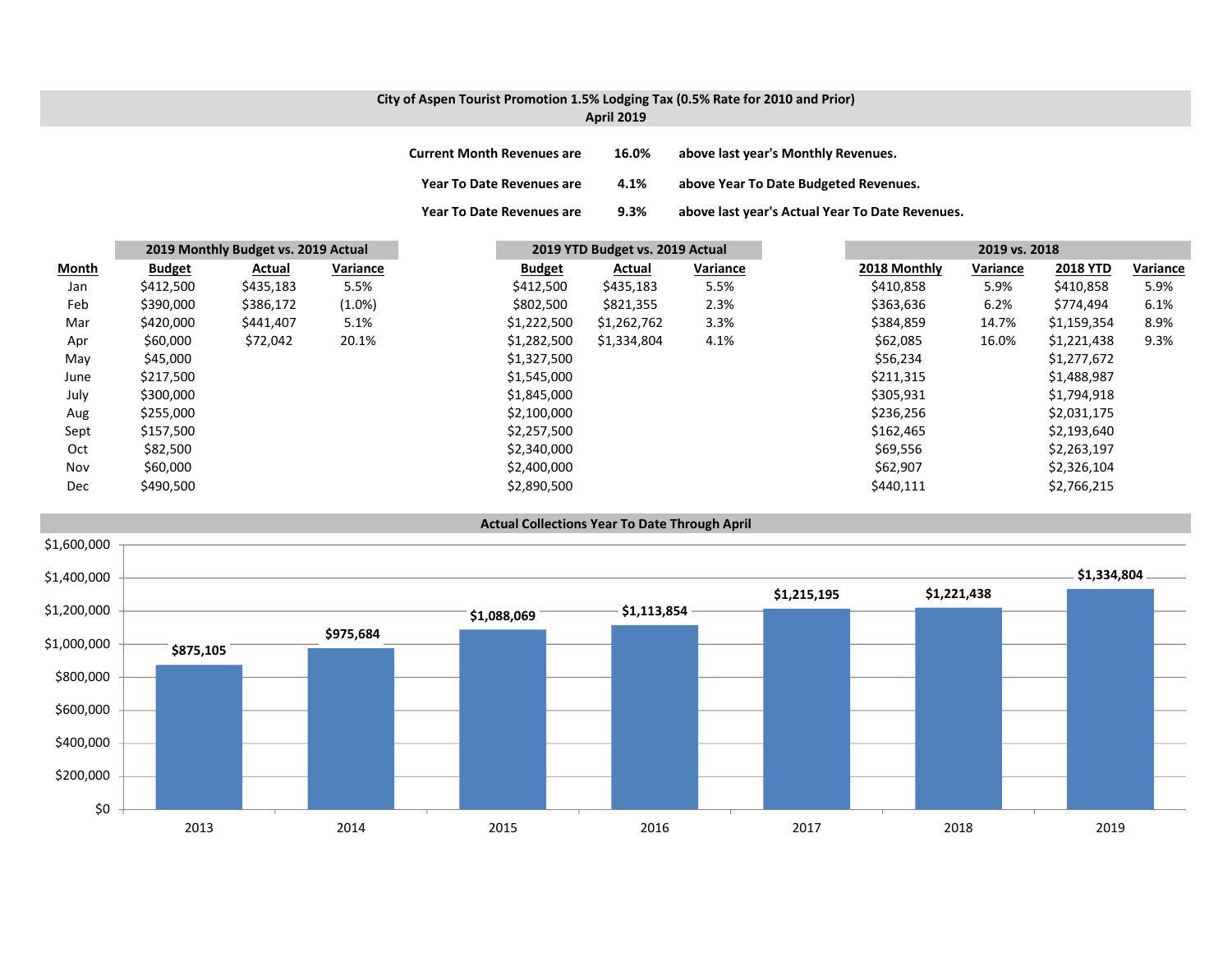## **City of Aspen Transportation 0.5% Lodging Tax April 2019**

| <b>Current Month Revenues are</b> | 16.0%   | above last year's Monthly Revenues.             |
|-----------------------------------|---------|-------------------------------------------------|
| <b>Year To Date Revenues are</b>  | 4.1%    | above Year To Date Budgeted Revenues.           |
| <b>Year To Date Revenues are</b>  | $9.3\%$ | above last year's Actual Year To Date Revenues. |

|              |               | 2019 Monthly Budget vs. 2019 Actual |           |               | 2019 YTD Budget vs. 2019 Actual |          |  | 2019 vs. 2018 |          |                 |          |
|--------------|---------------|-------------------------------------|-----------|---------------|---------------------------------|----------|--|---------------|----------|-----------------|----------|
| <b>Month</b> | <b>Budget</b> | Actual                              | Variance  | <b>Budget</b> | Actual                          | Variance |  | 2018 Monthly  | Variance | <b>2018 YTD</b> | Variance |
| Jan          | \$137,500     | \$145,061                           | 5.5%      | \$137,500     | \$145,061                       | 5.5%     |  | \$136,952     | 5.9%     | \$136,952       | 5.9%     |
| Feb          | \$130,000     | \$128,724                           | $(1.0\%)$ | \$267,500     | \$273,785                       | 2.3%     |  | \$121,212     | 6.2%     | \$258,164       | 6.1%     |
| Mar          | \$140,000     | \$147,136                           | 5.1%      | \$407,500     | \$420,920                       | 3.3%     |  | \$128,286     | 14.7%    | \$386,451       | 8.9%     |
| Apr          | \$20,000      | \$24,014                            | 20.1%     | \$427,500     | \$444,934                       | 4.1%     |  | \$20,695      | 16.0%    | \$407,145       | 9.3%     |
| May          | \$15,000      |                                     |           | \$442,500     |                                 |          |  | \$18,744      |          | \$425,890       |          |
| June         | \$72,500      |                                     |           | \$515,000     |                                 |          |  | \$70,438      |          | \$496,328       |          |
| July         | \$100,000     |                                     |           | \$615,000     |                                 |          |  | \$101,977     |          | \$598,305       |          |
| Aug          | \$85,000      |                                     |           | \$700,000     |                                 |          |  | \$78,752      |          | \$677,057       |          |
| Sept         | \$52,500      |                                     |           | \$752,500     |                                 |          |  | \$54,155      |          | \$731,212       |          |
| Oct          | \$27,500      |                                     |           | \$780,000     |                                 |          |  | \$23,185      |          | \$754,397       |          |
| Nov          | \$20,000      |                                     |           | \$800,000     |                                 |          |  | \$20,969      |          | \$775,366       |          |
| Dec          | \$163,500     |                                     |           | \$963,500     |                                 |          |  | \$146,704     |          | \$922,069       |          |

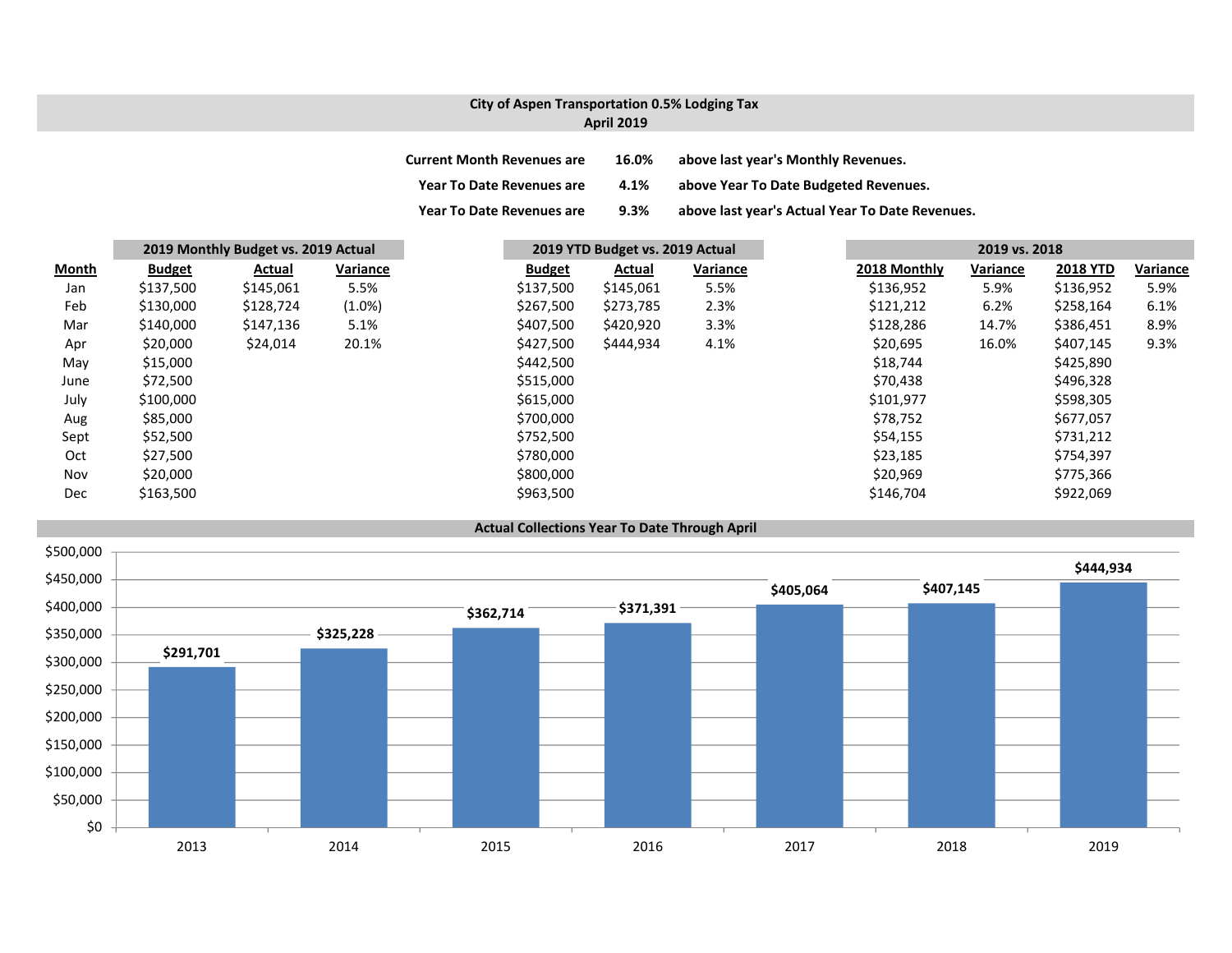#### **City of Aspen Portion of Pitkin County 3.6% Sales Tax March 2019**

| <b>Current Month Revenues are</b> | 25.5% | above last year's Monthly Revenues.             |
|-----------------------------------|-------|-------------------------------------------------|
| <b>Year To Date Revenues are</b>  | 12.0% | above Year To Date Budgeted Revenues.           |
| <b>Year To Date Revenues are</b>  | 12.9% | above last year's Actual Year To Date Revenues. |

|       |               | 2019 Monthly Budget vs. 2019 Actual |           |               | 2019 YTD Budget vs. 2019 Actual |          |  |              | 2019 vs. 2018 |                 |          |  |
|-------|---------------|-------------------------------------|-----------|---------------|---------------------------------|----------|--|--------------|---------------|-----------------|----------|--|
| Month | <b>Budget</b> | Actual                              | Variance  | <b>Budget</b> | Actual                          | Variance |  | 2018 Monthly | Variance      | <b>2018 YTD</b> | Variance |  |
| Jan   | \$1,250,000   | \$1,332,368                         | 6.6%      | \$1,250,000   | \$1,332,368                     | 6.6%     |  | \$1,220,153  | 9.2%          | \$1,220,153     | 9.2%     |  |
| Feb   | \$1,197,000   | \$1,195,264                         | $(0.1\%)$ | \$2,447,000   | \$2,527,633                     | 3.3%     |  | \$1,148,144  | 4.1%          | \$2,368,297     | 6.7%     |  |
| Mar   | \$1,113,000   | \$1,460,126                         | 31.2%     | \$3,560,000   | \$3,987,758                     | 12.0%    |  | \$1,163,211  | 25.5%         | \$3,531,508     | 12.9%    |  |
| Apr   | \$530,000     |                                     |           | \$4,090,000   |                                 |          |  | \$434,940    |               | \$3,966,448     |          |  |
| May   | \$326,000     |                                     |           | \$4,416,000   |                                 |          |  | \$357,579    |               | \$4,324,027     |          |  |
| June  | \$720,000     |                                     |           | \$5,136,000   |                                 |          |  | \$739,053    |               | \$5,063,081     |          |  |
| July  | \$941,000     |                                     |           | \$6,077,000   |                                 |          |  | \$986,284    |               | \$6,049,364     |          |  |
| Aug   | \$921,000     |                                     |           | \$6,998,000   |                                 |          |  | \$825,032    |               | \$6,874,396     |          |  |
| Sept  | \$669,000     |                                     |           | \$7,667,000   |                                 |          |  | \$719,959    |               | \$7,594,355     |          |  |
| Oct   | \$420,000     |                                     |           | \$8,087,000   |                                 |          |  | \$448,290    |               | \$8,042,645     |          |  |
| Nov   | \$383,000     |                                     |           | \$8,470,000   |                                 |          |  | \$434,814    |               | \$8,477,459     |          |  |
| Dec   | \$1,369,000   |                                     |           | \$9,839,000   |                                 |          |  | \$1,315,025  |               | \$9,792,485     |          |  |

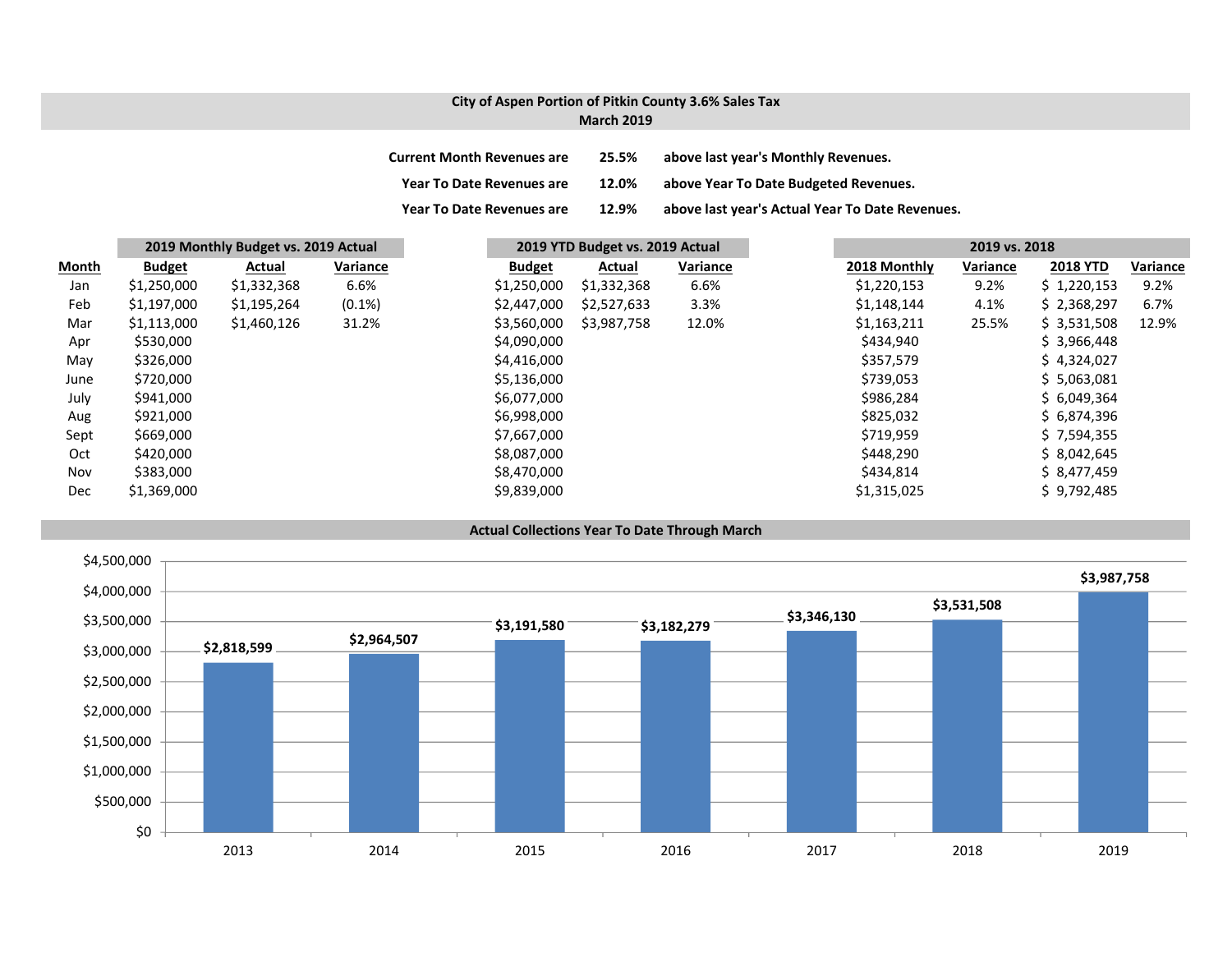## **Housing Real Estate Transfer Tax**

#### **May 2019**

| <b>Current Month Revenues are</b> | (23.0%)   | below last year's Monthly Revenues.             |
|-----------------------------------|-----------|-------------------------------------------------|
| <b>Year To Date Revenues are</b>  | 29.3%     | above Year To Date Budgeted Revenues.           |
| <b>Year To Date Revenues are</b>  | $(7.1\%)$ | below last year's Actual Year To Date Revenues. |

|       | 2019 Monthly Budget vs. 2019 Actual |             |          | 2019 YTD Budget vs. 2019 Actual |  |             |          |  | 2019 vs. 2018 |            |                 |
|-------|-------------------------------------|-------------|----------|---------------------------------|--|-------------|----------|--|---------------|------------|-----------------|
| Month | <b>Budget</b>                       | Actual      | Variance | <b>Budget</b>                   |  | Actual      | Variance |  | 2018 Monthly  | Variance   | <b>2018 YTD</b> |
| Jan   | \$460,700                           | \$1,105,098 | 139.9%   | \$460,700                       |  | \$1,105,098 | 139.9%   |  | \$784,556     | 40.9%      | \$784,556       |
| Feb   | \$480,600                           | \$204,130   | (57.5%)  | \$941,300                       |  | \$1,309,228 | 39.1%    |  | \$882,743     | (76.9%)    | \$1,667,298     |
| Mar   | \$472,900                           | \$892,017   | 88.6%    | \$1,414,200                     |  | \$2,201,245 | 55.7%    |  | \$684,897     | 30.2%      | \$2,352,196     |
| Apr   | \$687,900                           | \$543,187   | (21.0%)  | \$2,102,100                     |  | \$2,744,433 | 30.6%    |  | \$425,425     | 27.7%      | \$2,777,621     |
| May   | \$634,300                           | \$793,639   | 25.1%    | \$2,736,400                     |  | \$3,538,072 | 29.3%    |  | \$1,030,447   | $(23.0\%)$ | \$3,808,068     |
| June  | \$631,400                           |             |          | \$3,367,800                     |  |             |          |  | \$721,175     |            | \$4,529,243     |
| July  | \$461,300                           |             |          | \$3,829,100                     |  |             |          |  | \$434,725     |            | \$4,963,968     |
| Aug   | \$621,000                           |             |          | \$4,450,100                     |  |             |          |  | \$606,463     |            | \$5,570,431     |
| Sept  | \$874,800                           |             |          | \$5,324,900                     |  |             |          |  | \$1,186,295   |            | \$6,756,726     |
| Oct   | \$742,800                           |             |          | \$6,067,700                     |  |             |          |  | \$620,101     |            | \$7,376,826     |
| Nov   | \$501,400                           |             |          | \$6,569,100                     |  |             |          |  | \$848,699     |            | \$8,225,525     |
| Dec   | \$610,900                           |             |          | \$7,180,000                     |  |             |          |  | \$671,236     |            | \$8,896,761     |

## **Actual Collections Year To Date Through May**